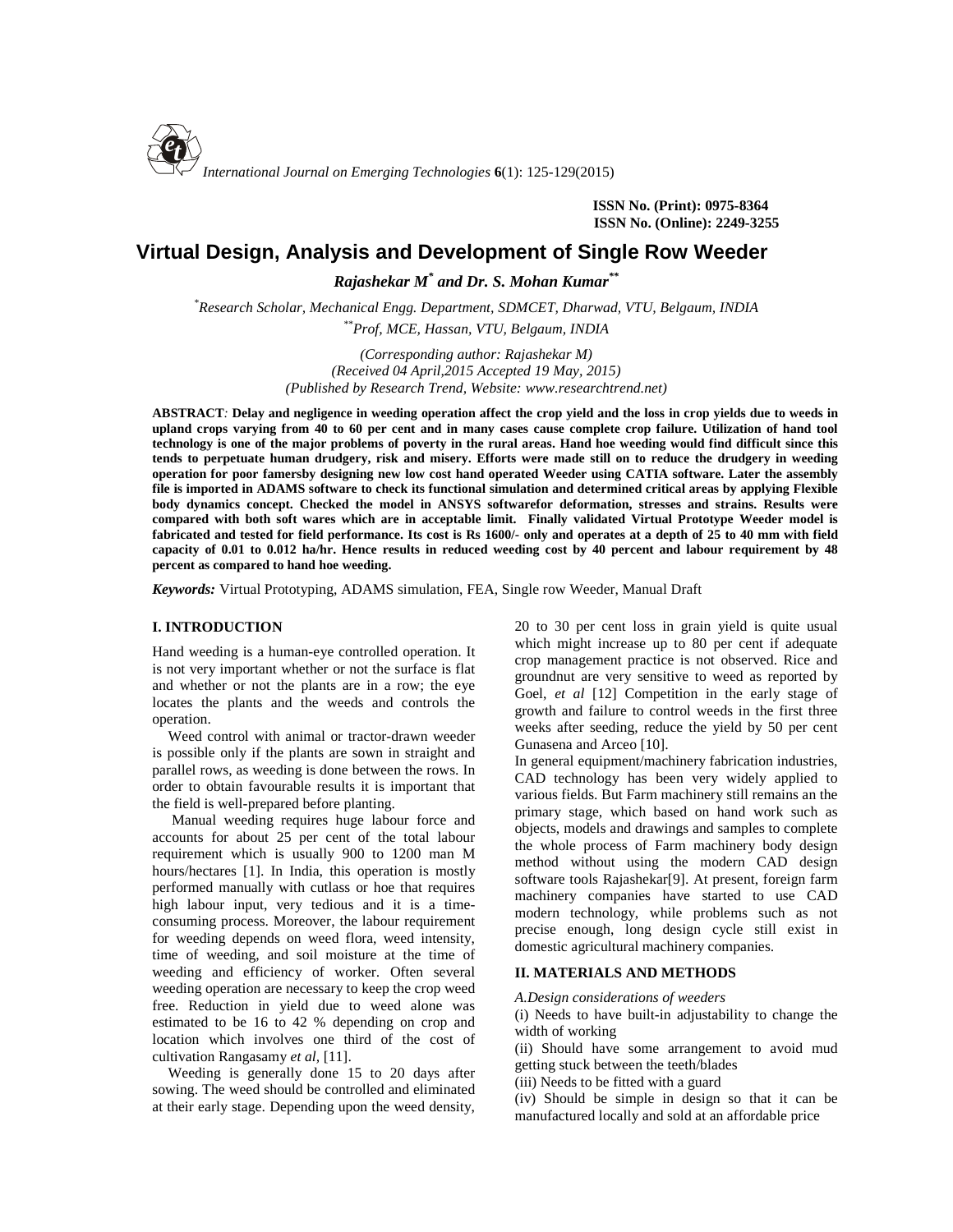(v) Should be made all weather-proof and durable.

| Young's Modulus                  | 210GPa                                |
|----------------------------------|---------------------------------------|
| Compressive Strength             | $2.5e+008Pa$                          |
| Density                          | 7850 kg m <sup>-3</sup>               |
| Coefficient of Thermal Expansion | 1.2e-005 $C^{-1}$                     |
| Specific Heat                    | $434 \text{ J kg}^{-1} \text{C}^{-1}$ |

**Table 1: Material Properties.**

**Driving Wheel.** A 300mm diameter driving wheel were made using MS flat rim. Stiffening rods of 15 mm diameter and 99.48 mm long 4 in numbers were used as spokes on the central hub. The 50 mm long hub was made to suit the 15 mm size round MS rod which is the central axle of the ground wheels.

**Weeder Blade.** The weeder blade was assumed to be a simply supported beam subjected to a uniformly distributed load of 150 N/m. Based on it the thickness sweep of blade, was calculated to be 3mm The two different shapes weeder blades are designed according to need of different soil properties.

#### **III. DESIGN METHODOLOGY**

The force required to uproot some weeds determined by using rope was by pulling through a spring balance and the force at the point of weed removal will be recorded. The machine was designed based on the principle of weed stem failure due to shear, and soil or root failure due to impact and abrasion.

The design process can be viewed as an optimization process to find structures, mechanical systems, and structural parts that fulfil certain expectations towards their economy, functionality, and appearance using simulation based design process as shown in block diagram.



**Fig. 1.** Virtual Prototype Based Design Approach.

The machine design calculations was by the use of first principle of mechanics to determine the force requirement by the frame and the blade, bending moment, tensional requirement to determine the machine shaft size and other component parts.

The component parts and assembly drawing of the machine was carried out.

*Soil Parameters***:** The soil properties relevant to the design of weeder were identified as soil type, moisture, bulk density and cone index. The type of soil was sandy black soil were experiment was conducted. Moisture content of soil plays an important role for the growth of the crop hence following Soil resistance and Moisture content of soil are considered as given in Table 2.

**Table 2: Soil Properties.**

| Sl.No. | Type of Soil | Soil<br>Resistance | Optimum<br>moisture |
|--------|--------------|--------------------|---------------------|
|        |              | MPa                | content             |
|        | Sandy Soil   | 0.21               | $3.5\%$             |
|        | Loamy Soil   | 0.34               | 5.8%                |

#### *Power Development by the Human Worker:*

The average power availability in sustained working from a male agricultural worker is consider as 60WATTS (0.06) while for a female worker it is consider as 48 Watts (0.048kw) and for child worker as 30watts (0.030 kW).

According to Campbell (1990) the power of useful work done by human being is given by

$$
HP = 0.35 - 0.092 \log t \qquad \qquad \dots (1)
$$

Where,  $t =$  time in minutes

Now, for 3-4 hours continuous work the power development by the operator would be 0.10-0.13 HP say 0.11hp or 0.08KW We know that

Power,  $W = push (N) X speed (m/s)/1000, KW ... (2)$ 

Push = W X 1000/speed (m/s), N ………….…… (3)

Resistance of soil to crushing by solid bodies is one of the principal characteristics utilized in evaluating the operating conditions of soil-working machines. Resistance of a soil to load by a solid body is determined by an instrument known as densimeter or density gage.

The bearing strength of the soil during the first phase depends not only on the depth to which the soil is compressed but on the bearing area F (area covered by the densimeter loading shoe) and consequently is proportional to the volume V=Fh of the displaced soil. Therefore,

| $P = qV$ | $\dots(4)$ |
|----------|------------|
|----------|------------|

Where q is the proportionality constant since the force P is measured in newtons and the volume in  $mm<sup>3</sup>$ , q has unit of  $N/mm<sup>3</sup>$  the reaction force of the soil measured in newtons when displacing  $1 \text{ mm}^3$  soil. This coefficient is known as volumetric deformation coefficient of soil and is obtained from the

$$
Q = p/Fh N/mm^3
$$
 ... (5)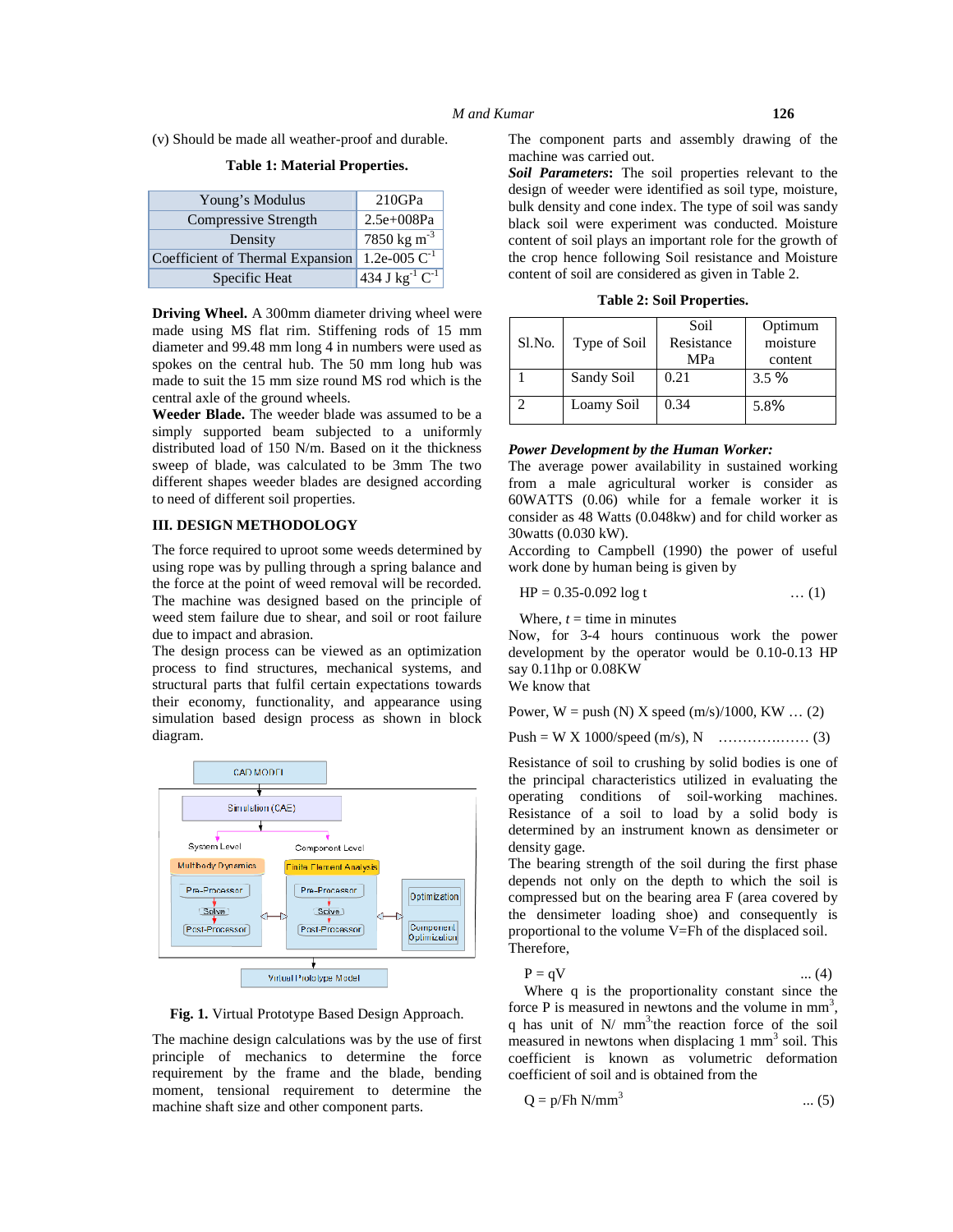Tractive force applied to the wedge. The tractive force of the wedge is the external force P which is necessary to balance the resultant force R acting on it due to the



**Fig. 2.** Forces acting on Model of Weeder.

For a two-forced wedge, where AB is theworking face and AC is the rare face, the components of the tractive force of the wedge are

| $Fx = P/cos\phi$ [sin( $\alpha$ )+P tan $\phi$ ] | $\dots(6)$ |  |
|--------------------------------------------------|------------|--|
| $Fz = P/cos\phi [(cos(\alpha+\phi)-P)]$          | $\dots(7)$ |  |

A three dimensional model of the new designed weederstructure was designed using CATIA V5. Then checked computational simulation of the bottom was carried out by ANSYS workbench software utilizing the finite element method.



**Fig. 3.** CATIA Conceptual Model of Weeder.

Simulation of model in an assembly of components and verification of the compatibility of component with fittings and functional groups is performed to assure the correct assimilability and functionality.

| Sl.No. | <b>Properties</b>   | Values                    |
|--------|---------------------|---------------------------|
|        | Density             | 2000Kg/m <sup>3</sup>     |
|        | Young Modulus       | 4.106N/mm                 |
|        | Poisson ratio       | 0.3                       |
|        | <b>Plastic Flow</b> | $160e3$ N/mm <sup>2</sup> |

resistance of the soil. The force p is to be applied in a direction opposite to the resultant R.



**Fig. 4.** Weeder Model analysis on soil.

MSC.ADAMS™ Simulation Package is a powerful modelling and simulating environment that lets one build, simulate, refine, and ultimately optimize any mechanical system. Simulations were made using both CATIA and ADAMS helps in better visual inspection of the model and requires changes admitted in model very quickly.



**Fig. 5.** ADAMS Virtual Model of Weeder.



**Fig. 6.** ADAMS Constraints of Weeder.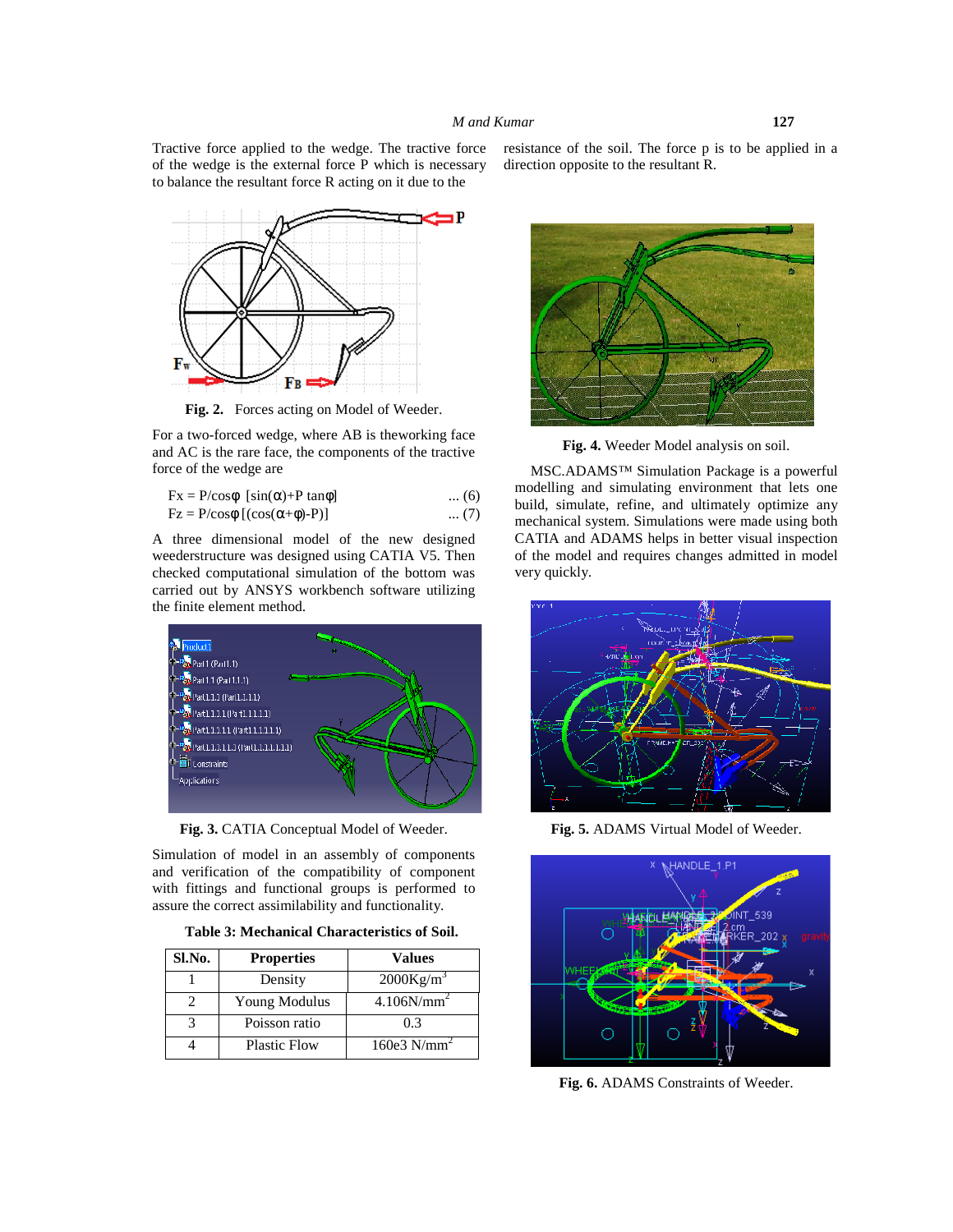#### *M and Kumar* **128**



**Fig. 7.** ANSYSWork Bench Flow Diagram.

Finite element model of the soil tillage process using a mouldboard is established. In order to optimize the design parameters of future mouldboards, the influence of the cutting angles of this tool on the draught force is investigated.



**Fig. 8.** Effect of the cutting angle on the draught force.

# **IV. PERFORMANCE EVALUATION**

The equipment was evaluated in the field to determine; field capacity, field efficiency, weeding efficiency. Weeding efficiency was determined by removing manually the weeds in  $1m \times 1m$  area of the farm, the weeds was weighed and recorded. The process was repeated in five randomly selected locations on the farm. The average weight of the weeds in1m  $\times$  1m area was calculated for the types of soil. The average weight of the weeds in  $1m \times 1m$  area after pass of the  $\frac{a \text{ HCI}}{2}$  and  $\frac{b \text{ HCI}}{2}$  area  $\frac{c \text{ HCI}}{2}$  area  $\frac{c \text{ HCI}}{2}$  area  $\frac{d \text{ HCI}}{2}$  area  $\frac{d \text{ HCI}}{2}$  area  $\frac{d \text{ HCI}}{2}$  area  $\frac{d \text{ HCI}}{2}$  are weeder through the farm was deducted from the actual weight of the weeds in  $1m \times 1m$  area. Thus, functional efficiency was determined from the relation:

*Functional efficiency* =  $\frac{(weights of we der moved * 100)}{Actual weight of weed}$ 

**Fig. 9.** Fabricated Model of Weeder.

## **V. RESULTS AND DISCUSSIONS**

The displacement Vector Sum and Von Misses Stress is variation maximum at weeder blade, frame and handle section such as 0.402mm and 2.6704e7Pa respectively which are in within safe limit. Weeding can be done in between standing rows of crops like cotton, tapioca and grape whose row to row spacing is more than 450 mm. More area (around 1 ha) can be covered in a day using only one or two operators. Cost of weeding by thismachine comes to only one third of the corresponding cost by manual laborers. The summarized performance data on the weeder was as follows:

Adjustable weeder blade for different Crops, Age of the crop: 15 to 20 days, Field capacity  $= 0.01$  to 0.012 ha/hr, Depth of operation = 20 to 35 mm, Overall Weeding efficiency = 78 %, Cost of weeder =  $Rs.1600/-$ .

### **VI. CONCLUSION**

A single row wheel weeder was conceptually designed first using CATIA and analysed, optimized using ADAMS software.Then validated Virtual Prototype Weeder model is fabricated with locally available material and tested for field performance.Multibody dynamics solutions are supported in the ANSYS Workbench environment, engineers can leverage a fully parametric, persistent modeling environment and a rich set of design exploration tools to optimize their motion, strength and durability requirements.

 $(9)$